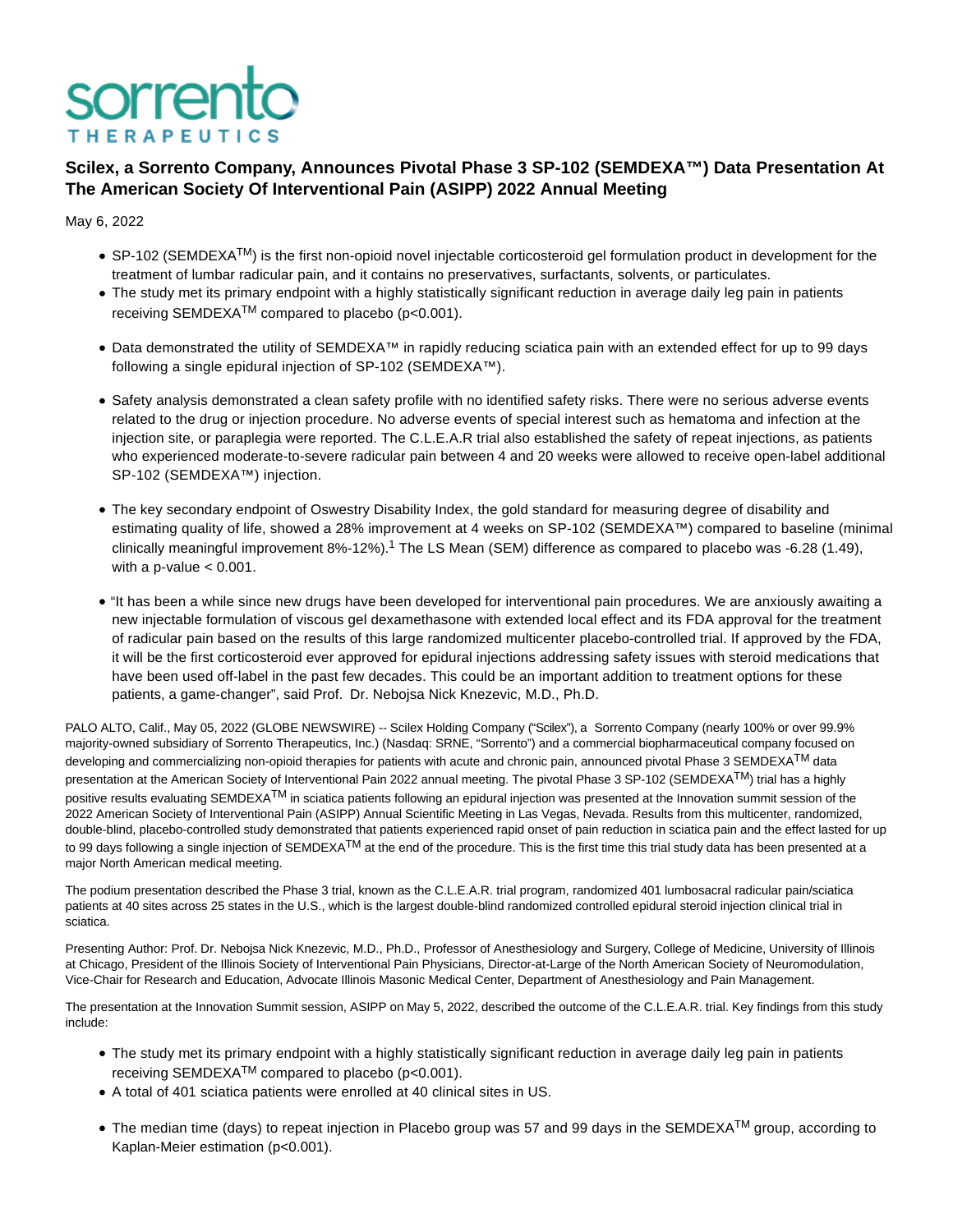- Safety analysis demonstrated a clean safety profile with no identified safety risks. There were no serious adverse events related to the drug or injection procedure, and no adverse events of special interest reported, such as hematoma and infection at the injection site, or paraplegia. The C.L.E.A.R trial also established the safety of repeat injections, as patients who experienced moderate-to-severe radicular pain between 4 and 23 weeks were allowed to receive open-label additional SP-102 (SEMDEXA™) injection.
- The key secondary endpoint of Oswestry Disability Index, the gold standard for measuring degree of disability and estimating quality of life, showed a 28% improvement at 4 weeks on SP-102 (SEMDEXA™) compared to baseline (minimal clinically meaningful improvement 8%-12%).

"These Phase 3 data demonstrate that the median time to repeat injection for patients treated with SEMDEXA<sup>TM</sup> was significantly longer than those treated with placebo," said Dmitri Lissin, SVP and CMO of Scilex Holding. "We believe these data coupled with Phase 2 results from our repeat-dose trial and earlier PK/PD trial in sciatica patients will help support product registration with the FDA and utility of SEMDEXA<sup>TM</sup> in a pain clinic setting. This is the first time that these pivotal Phase 3 data are being presented at a North American medical meeting and we believe this is another important milestone as we execute on our clinical and pre-commercial strategies."

There is about 60% use of opioid pain medications for chronic back pain<sup>2</sup> which is directly linked to many new persistent opioid users every year and up to many new cases of Opioid Use Disorder annually, making low back pain opioid use an important contributor to the opioid epidemic in the United States.

"With more than 30 million low back pain and sciatica patients every year in the US  $^{3,4}$ , there is enormous need for an approved treatment and a desperate need for effective non-opioid alternatives," said Annu Navani, Secretary ASIPP and Medical Director, Comprehensive Spine & Sports Center and Adjunct Clinical Associate Professor, Stanford University School of Medicine. "Epidural steroid injections have been used more than half a century for low back and leg pain, and there has always been a need for safer, longer lasting and more efficacious formulations."

Scilex Holding Company and Vickers Vantage Corp. I (Nasdaq: VCKA) ("VCKA"), a special purpose acquisition company sponsored by Vickers Venture Fund VI Pte Ltd and Vickers Venture Fund VI (Plan) Pte Ltd, entered into a definitive business combination agreement ("BCA") on March 17, 2022. Upon the closing of the transaction, the combined company (the "Combined Company") will be renamed Scilex Holding Company, and its common stock is expected to be listed on Nasdaq under the ticker symbol "SCLX". The boards of directors of each of VCKA, Scilex and Sorrento have unanimously approved the proposed transaction. The closing of the transaction, which is expected to occur by the third quarter of 2022, is subject to the approval of VCKA's shareholders and the satisfaction or waiver of certain other customary closing conditions.

A corporate presentation describing Scilex's development plans can be found at [www.scilexholding.com.](https://www.globenewswire.com/Tracker?data=12v4E6DNBf1eoM3DzRHk7aqSUR1K2XGRvqzO3X4LpRhbN0xz_G1i_TDea52CX7li_QQAEwg2oh62BY5PnHdmc5vzc6KVk62JEBzqH4kEAcM=)

## **About Scilex Holding Company**

Scilex Holding Company, a Sorrento Company (nearly 100% or over 99.9% majority-owned subsidiary of Sorrento Therapeutics, Inc.), is dedicated to the development and commercialization of non-opioid pain management products for treatment of acute and chronic pain. Scilex is uncompromising in its focus to become the global pain management leader committed to social, environmental, economic, and ethical principles to responsibly develop pharmaceutical products to maximize quality of life. Highly positive results from the Phase III Pivotal Trial C.L.E.A.R Program for SEMDEXA<sup>TM</sup>, its novel, non-opioid product for the treatment of lumbosacral radicular pain (sciatica), were announced in March 2022. Scilex targets indications with high unmet needs and large market opportunities with non-opioid therapies for the treatment of patients with moderate to severe pain. Scilex launched its first commercial product in October 2018 and is developing its late-stage pipeline, which includes a pivotal Phase 3 candidate and one Phase 2 and one Phase 1 candidate. Its commercial product, ZTlido® (lidocaine topical system) 1.8%, or ZTlido®, is a prescription lidocaine topical product approved by the U.S. Food and Drug Administration for the relief of pain associated with postherpetic neuralgia, which is a form of post-shingles nerve pain. Scilex's three product candidates are SP-102 (injectable dexamethasone sodium phosphate viscous gel product containing 10 mg dexamethasone), or SEMDEXA™, a Phase 3, novel, viscous gel formulation of a widely used corticosteroid for epidural injections to treat lumbosacral radicular pain, or sciatica, with FDA Fast Track status; SP-103 (lidocaine topical system) 5.4%, a Phase 2, triple-strength formulation of ZTlido®, for the treatment of low back pain; and SP-104, 4.5 mg Delayed Burst Release Low Dose Naltrexone Hydrochloride (DBR-LDN) Capsule, for the treatment of chronic pain, fibromyalgia in multiple Phase 1 programs expected to be initiated this year. For further information regarding the SP-102 Phase 3 efficacy trial, see NCT identifier NCT03372161 - [Corticosteroid Lumbar Epidural Analgesia for Radiculopathy - Full Text View -](https://www.globenewswire.com/Tracker?data=fvVNsPFM5DKQfxzIQNgqoVl62oNqpWmh0D4ihKsPUfjsAX8qqVTCE6vf9gJYM6LRHdsy7UI7SBjN7xUmHvBnNPdMBlNf1qe_s_GJ5srNEvoR-rYR7n64wvdAlJzAEju1gjGfUF6rUPDLW5x2djtSPkNaj63z70oD6Jw7zsXM6ElpmBk1BuxYEfQhPcCrOzMpAJBl3R5utwAPuDjF8Tqe0ejsVd4bEgGgQtgiT_v0fRc=) ClinicalTrials.gov.

Scilex Holding Company is headquartered in Palo Alto, California, with operations in both Palo Alto and San Diego, California. For further information please visi[t www.scilexholding.com.](https://www.globenewswire.com/Tracker?data=12v4E6DNBf1eoM3DzRHk7aqSUR1K2XGRvqzO3X4LpRgp-RhPyqTLMRpRpV0RxLFJcubV_-qzzXAKEGXW_DcaVn9tuSt3-_kg10nxMVhqJF8=)

### **About Sorrento Therapeutics, Inc.**

Sorrento is a clinical and commercial stage biopharmaceutical company developing new therapies to treat cancer, pain (non-opioid treatments), autoimmune disease and COVID-19. Sorrento's multimodal, multipronged approach to fighting cancer is made possible by its extensive immunooncology platforms, including key assets such as fully human antibodies ("G-MAB™ library"), immuno-cellular therapies ("DAR-T™"), antibody-drug conjugates ("ADCs"), and oncolytic virus ("Seprehvec™"). Sorrento is also developing potential antiviral therapies and vaccines against coronaviruses, including Abivertinib, COVISHIELD™ and COVI-MSC™; and diagnostic test solutions, including COVIMARK™

Sorrento's commitment to life-enhancing therapies for patients is also demonstrated by our effort to advance a first-in-class (TRPV1 agonist) non-opioid pain management small molecule, resiniferatoxin ("RTX"), and SP-102 (10 mg, dexamethasone sodium phosphate viscous gel) (SEMDEXA™), a novel, viscous gel formulation of a widely used corticosteroid for epidural injections to treat lumbosacral radicular pain, or sciatica, and to commercialize ZTlido® (lidocaine topical system) 1.8% for the treatment of postherpetic neuralgia (PHN). RTX has been cleared for a Phase II trial for intractable pain associated with cancer and a Phase II trial in osteoarthritis patients. Positive final results from the Phase III Pivotal Trial C.L.E.A.R. Program for SEMDEXA™, its novel, non-opioid product for the treatment of lumbosacral radicular pain (sciatica), were announced in March 2022. ZTlido<sup>®</sup> was approved by the FDA on February 28, 2018.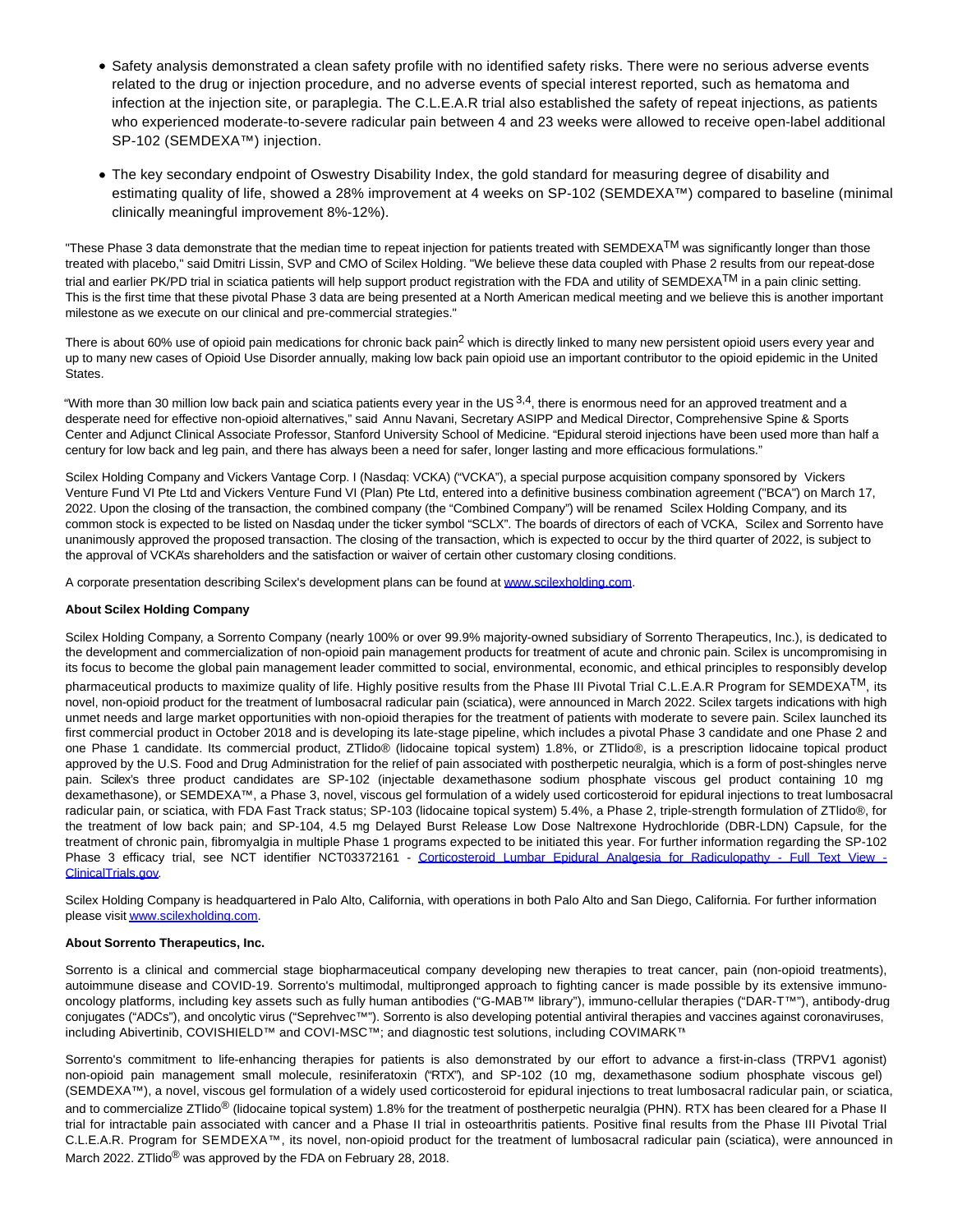## **About Vickers Vantage Corp. I**

Vickers Vantage Corp. I is a blank check company formed for the purpose of effecting a merger, share exchange, asset acquisition, share purchase, reorganization or similar business combination with one or more businesses or entities.

#### **Important Information for Investors and Stockholders**

This press release relates to a proposed transaction between Scilex and VCKA. This press release does not constitute an offer to sell or exchange, or the solicitation of an offer to buy or exchange, any securities, nor shall there be any sale of securities in any jurisdiction in which such offer, sale or exchange would be unlawful prior to registration or qualification under the securities laws of any such jurisdiction. In connection with the transaction described herein, VCKA intends to file relevant materials with the SEC, including a registration statement on Form S-4, which will include a document that serves as a prospectus and proxy statement of VCKA, referred to as proxy statement/prospectus. After the registration statement is declared effective by the SEC, the proxy statement/prospectus will be sent to all VCKA shareholders as of a record date for the meeting of VCKA shareholders to be established for voting on the proposed business combination. VCKA will also file other documents regarding the proposed transaction with the SEC. This press release does not contain all of the information that will be contained in the proxy statement/prospectus or other documents filed or to be filed with the SEC. **Investors and security holders of VCKA are urged to read these materials (including any amendments or supplements thereto) and any other relevant documents in connection with the transaction that VCKA files with the SEC when, and if, they become available because they will contain important information about VCKA, Scilex and the proposed transaction.** Investors and security holders will be able to obtain free copies of the registration statement, the proxy statement/prospectus and all other relevant documents filed or that will be filed with the SEC by VCKA through the website maintained by the SEC a[t www.sec.gov.](https://www.globenewswire.com/Tracker?data=yroPq43vM41cPu8dcxxO9oK65kwSYpX5GY7qB62Wz-bxrmMNQ0duYp4RMSCUcuEhENeUNoK03UZEck-VjHbWBQ==)

#### **Participants in the Solicitation**

VCKA and its directors and executive officers may be deemed participants in the solicitation of proxies from VCKA's shareholders in connection with the transaction. A list of the names of such directors and executive officers and information regarding their interests in the proposed business combination will be contained in the proxy statement/prospectus when available. You may obtain free copies of these documents as described in the preceding paragraph.

Scilex and its directors and executive officers may also be deemed to be participants in the solicitation of proxies from the shareholders of VCKA in connection with the proposed transaction. Information about Scilex's directors and executive officers and information regarding their interests in the proposed transaction will be included in the proxy statement/prospectus for the proposed transaction.

# **Non-Solicitation**

This press release is not a proxy statement or solicitation of a proxy, consent or authorization with respect to any securities or in respect of the potential transaction and shall not constitute an offer to sell or a solicitation of an offer to buy the securities of VCKA, the Combined Company or Scilex, nor shall there be any sale of any such securities in any state or jurisdiction in which such offer, solicitation or sale would be unlawful prior to registration or qualification under the securities laws of such state or jurisdiction. No offer of securities shall be made except by means of a prospectus meeting the requirements of the Securities Act of 1933, as amended.

#### **Forward-Looking Statements**

This press release and any statements made for and during any presentation or meeting concerning the matters discussed in this press release contain forward-looking statements related to VCKA, Sorrento Therapeutics, Inc. and its subsidiaries, including but not limited to Scilex, under the safe harbor provisions of Section 21E of the Private Securities Litigation Reform Act of 1995 and are subject to risks and uncertainties that could cause actual results to differ materially from those projected. Forward-looking statements include statements regarding the efficacy and safety profile of SP-103 for treatment of LBP in patients, the ability of SP-103 to address limitations of prescription lidocaine patches in treating acute LBP, Scilex's expected timeline to complete this Phase 2 study and plans for subsequent phase 3 trial(s),the proposed business combination between Scilex and VCKA, including the timing of such business combination, the potential listing of the Combined Company's common stock on Nasdaq or other major securities exchange and the anticipated stock ticker symbol for such shares, the expectation that VCKA will file a registration statement on Form S-4 with the SEC, which would include a proxy statement/prospectus, the estimated or anticipated future results and benefits of the Combined Company following the proposed business combination, including the likelihood and ability of the parties to successfully consummate the proposed business combination, future opportunities for the Combined Company, the timing of the completion of the proposed business combination, Scilex's and the Combined Company's proposed business strategies, the expected cash resources of the Combined Company and the expected uses thereof; Scilex's and the Combined Company's current and prospective product candidates, planned clinical trials and preclinical activities and potential product approvals, as well as the potential for market acceptance of any approved products and the related market opportunity; statements regarding SP-102 (SEMDEXA™) or SP-103, if approved by the FDA; Scilex's development and commercialization plans; and Sorrento's products, technologies and prospects and Scilex's products, technologies and prospects, including the potential for Scilex's product candidates to be best-in-class or first-in-class therapies. Risks and uncertainties that could cause Sorrento's and Scilex's actual results to differ materially and adversely from those expressed in our forward-looking statements, include, but are not limited to: the inability of the parties to consummate the proposed business combination transaction for any reason or the occurrence of any event, change or other circumstances that could give rise to the termination of the BCA, including any failure to meet applicable closing conditions; changes in the structure, timing and completion of the proposed transaction between VCKA and Scilex; VCKA's ability to continue its listing on the Nasdaq Capital Market until closing of the proposed transaction; the Combined Company's ability to list its securities on Nasdaq or other major securities exchange after closing of the proposed transaction; the ability of the parties to achieve the benefits of the proposed transaction, including future financial and operating results of the Combined Company; the ability of the parties to realize the expected synergies from the proposed transaction; risks related to the outcome of any legal proceedings that may be instituted against the parties following the announcement of the proposed business combination; general economic, political and business conditions; risks related to the ongoing COVID-19 pandemic; the risk that the potential product candidates that Scilex develops may not progress through clinical development or receive required regulatory approvals within expected timelines or at all; risks relating to uncertainty regarding the regulatory pathway for Scilex's product candidates; the risk that Scilex will be unable to successfully market or gain market acceptance of its product candidates; the risk that Scilex's product candidates may not be beneficial to patients or successfully commercialized; the risk that Scilex has overestimated the size of the target patient population, their willingness to try new therapies and the willingness of physicians to prescribe these therapies; risks that the results of the Phase 2